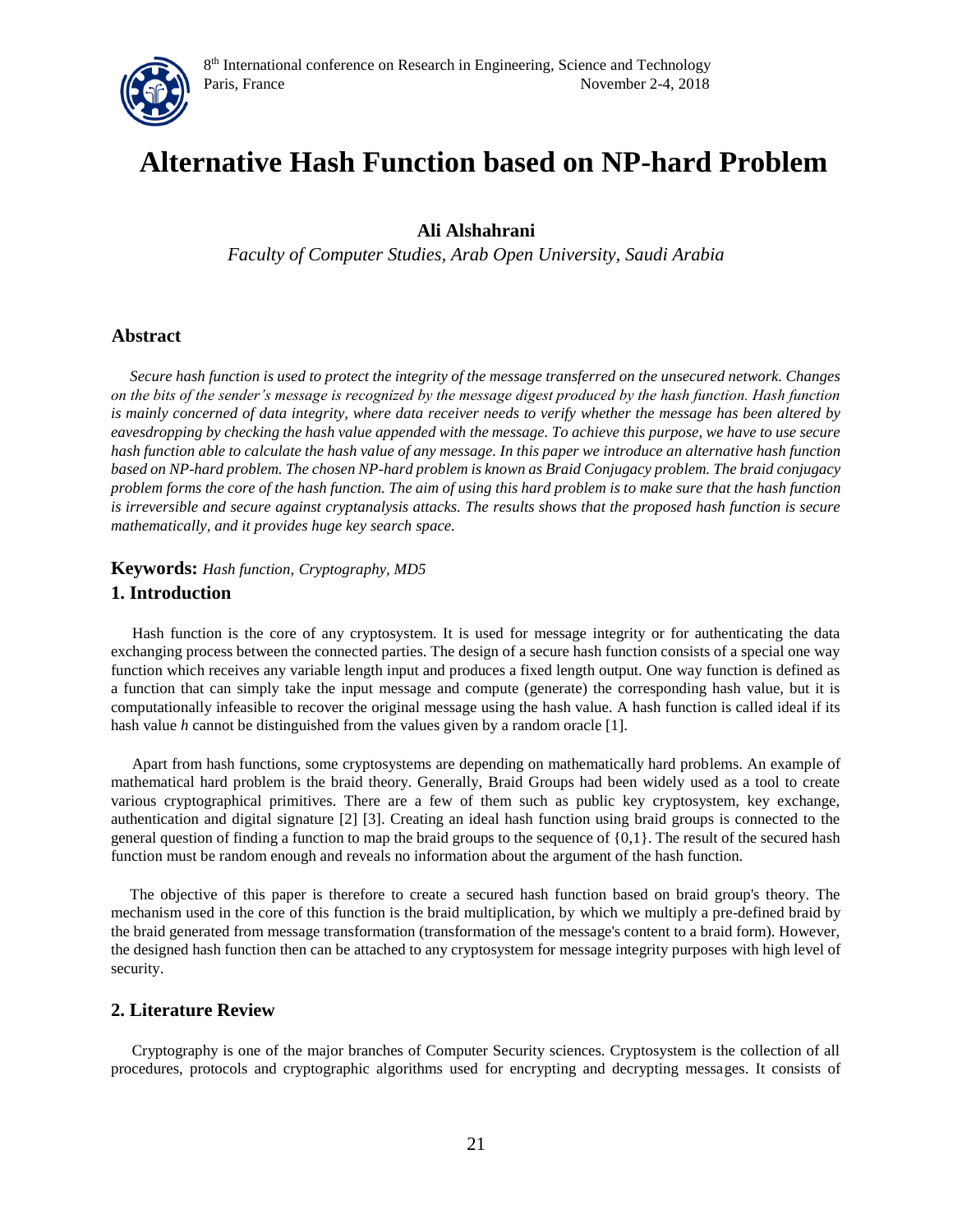

integrated assembly of cryptographic primitives (e.g. encryption algorithm, hash algorithms, etc.), protocols, operational procedures which together make effective security platform.

Hash function has been applied for many security applications and protocols such as PGP, SSL, SSH, IPsec, TLS and S/MIME [4]. In order to provide these applications with high level of security, we have to design a secure hash function against existing attacks. Let us discuss the following scenario to understand the usage of hash function: Alice want to send a message *m* to Bob. Alice needs to use hash function  $F_h$  to calculate the hash value *h* of here message such that  $F_h(m) = h$ , and append the hash value *h* with the message. On the other hand, Bob (the receiver) needs to recalculate *h* using the same hash function. By comparing the two hash values, Bob can judge whether the message has been altered or not. The message considered "Altered" if  $F_h(m)$ Alice  $\neq F_h(m)$ Bob.

The strength of any hash function can be measured by the complexity of its calculation and operations [5]. Recently, cryptosystems aim to use some mathematical NP-hard problems in order to increase the complexity of its structure against the attackers. A problem is assigned to the NP (Nondeterministic Polynomial time)-hard problem class if it is solvable in polynomial time by nondeterministic oracle machine. Therefore, if we build a hash function based on NPhard problem, we will be sure that attackers can not attack this function since it is based on "hard-to solve" mathematical problems.

### **2.1 Hash Function**

A hash function *Fh* is a transformation that takes an arbitrary size input *m* and returns a string with a fixed size, which

is called the hash value *h* (where  $h = F_h(m)$ ) [6].

A cryptographically secure hash function should have the basic requirements in its design, which are:  $\square$ *Fh* can be applied to an input of data of any size.

- *Fh* produces a fixed-length of output.
- *Fh* (*m*) is relatively easy to compute for any given *m*.
- *Fh* (*m*) is one-way.
- $F_h(m)$  is collision-free.

MD2, MD5 and SHA [7] are good examples of well-known hash functions. In 1989, Ron Rivest introduced the MD2 Message Digest Algorithm which takes as input a message of arbitrary length and produces as output a 128-bit message digest, by appending some redundancy to the message and then iteratively applying 32 bytes to 16 bytes compression function. Researches done by [8] and [9] proved that the MD2 is not one-way function, therefore it is not collision-free, and they showed that it does not reach the ideal security level of  $2^{128}$ . However, the use of MD2 for new applications is discouraged.

Similarly, MD5 takes as input a message of arbitrary length and produces a 128-bit message digest, but it is aimed at 32-bit machines instead of 8-bits machine in MD2. The algorithm consists of four distinct rounds with similar structure, but each uses a different primitive logical function. According to the researches done by [10] and [11], MD5 is not secure to be used in security applications since it is not collision-free. Therefore, MD5 in no longer recommended for new applications where collision-resistance is required.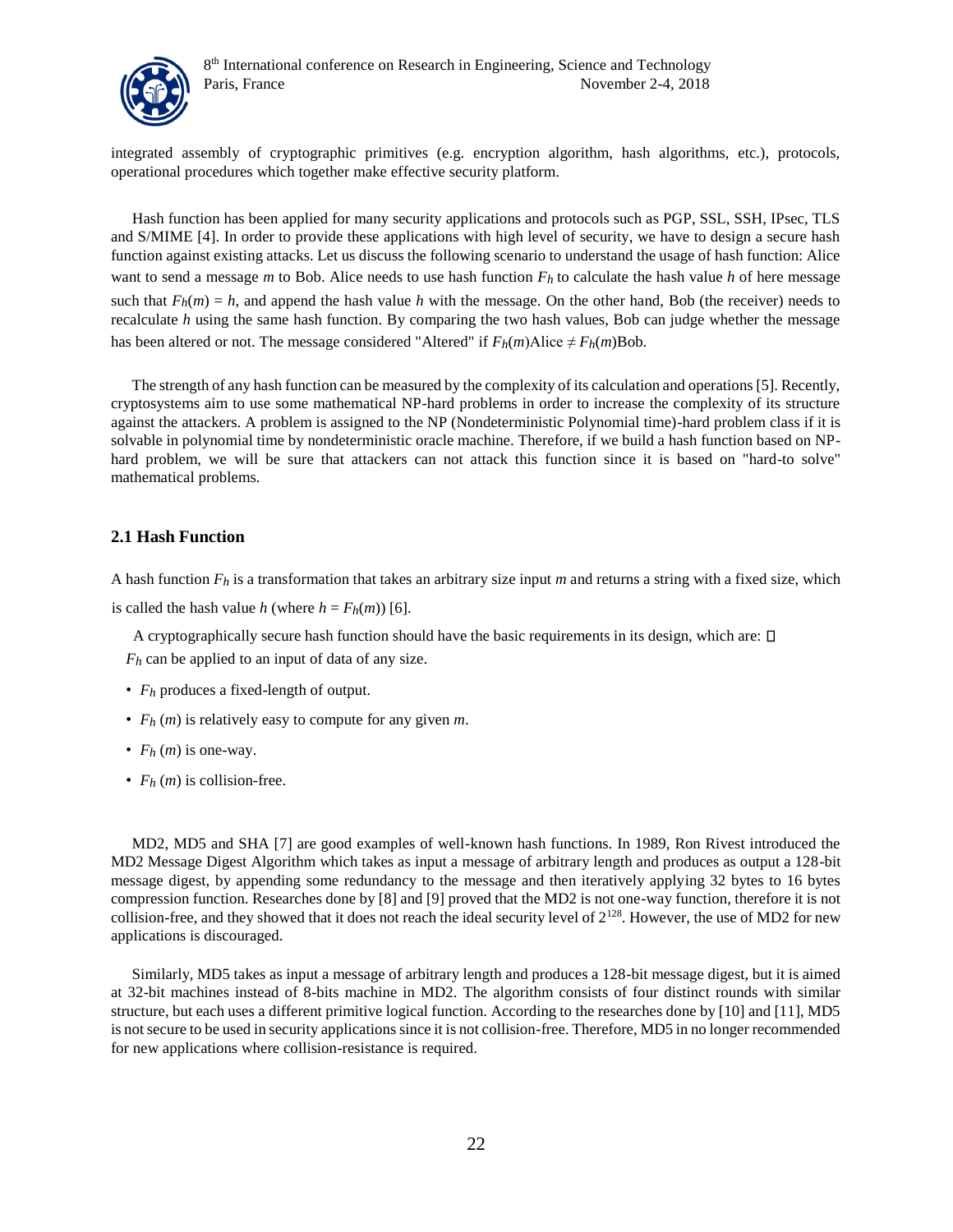

MD2 and MD5 are meant for digital signature applications where a large message has to be "compressed" in a secure manner. They are classified in bit-operations based hash function category, since they depend on crossing, shifting and addition of the message's bits.

The Secure Hash Algorithm (SHA-1) is another example of hash algorithms. It is one of the most widely used hash functions in the world. Besides, four more variants have since been issued with increased output range and a slightly different design: SHA-224, SHA-256, SHA-384 and SHA-512 (sometimes they are collectively referred as SHA-2). However, SHA-1 takes a message with a maximum less than  $2^{64}$  as an input produces 160-bit message digest.

The overall process of SHA-1 consists of five steps, starting from appending some padding bits to make the message congruent to 448 modulo 512, ending by the 160-bit message digest. Through these steps, the message length must be appended to the message as well as XOR operations applied to the message's bits.

A research done by Chinese researchers showed that SHA-1 has been broken [12]. They present new collision search attacks on the hash function SHA-1 and showed that collision of SHA-1 can be found with complexity less than 2 69 .

## **2.2 Braid Group**

Braid groups had been widely used as a tool to create various cryptographical primitives. There are a few of them such as public key cryptosystem, key exchange, authentication and digital signature. However, Conjugacy Problems are NP-hard problems in braid group theory. We say that braid *a* and *b* are conjugate if we have  $a = s b s<sup>-1</sup>$  for some braid *s*. Conjugacy Search Problem is one of the conjugacy problems in braid theory. This problem lies, that for some braids  $(a,b) \in B_n \times B_n$  (where  $B_n$  is braid group) such that *x* and *y* are conjugate, find  $r \in B_n$  such that  $b = r a r^1$ .

Any braid can be decomposed as a product of simple braids. One type of simple braids is the Artin generators *σi* that have a single crossing between *i*-th and  $(i+1)$ -st strand as in Figure 1. Besides, the *n*-braid group *Bn* can be presented by the Artin generators  $\sigma_l$ ,...,  $\sigma_n$ -*l* and relations  $\sigma_i \sigma_j = \sigma_j \sigma_i$  for  $|i \cdot j| > l$  and  $\sigma_i \sigma_j \sigma_i = \sigma_j \sigma_i \sigma_j$  for  $|i \cdot j| =$ *1*.



**Figure 1: Artin generator σi** 

Many operations can be applied on two braids. For instance, braid multiplication is the most used operation over braid. The multiplication of braids *a* by *b* where  $(a,b) \in B_n$  results a new braid which is unique. The process of figuring out the original two braid (braid *a* and *b*) given the resulted braid after the multiplication is known to be a hardproblem. The multiplication of two braids is carried out by placing the braid *a* under the braid *b* as in Figure 2.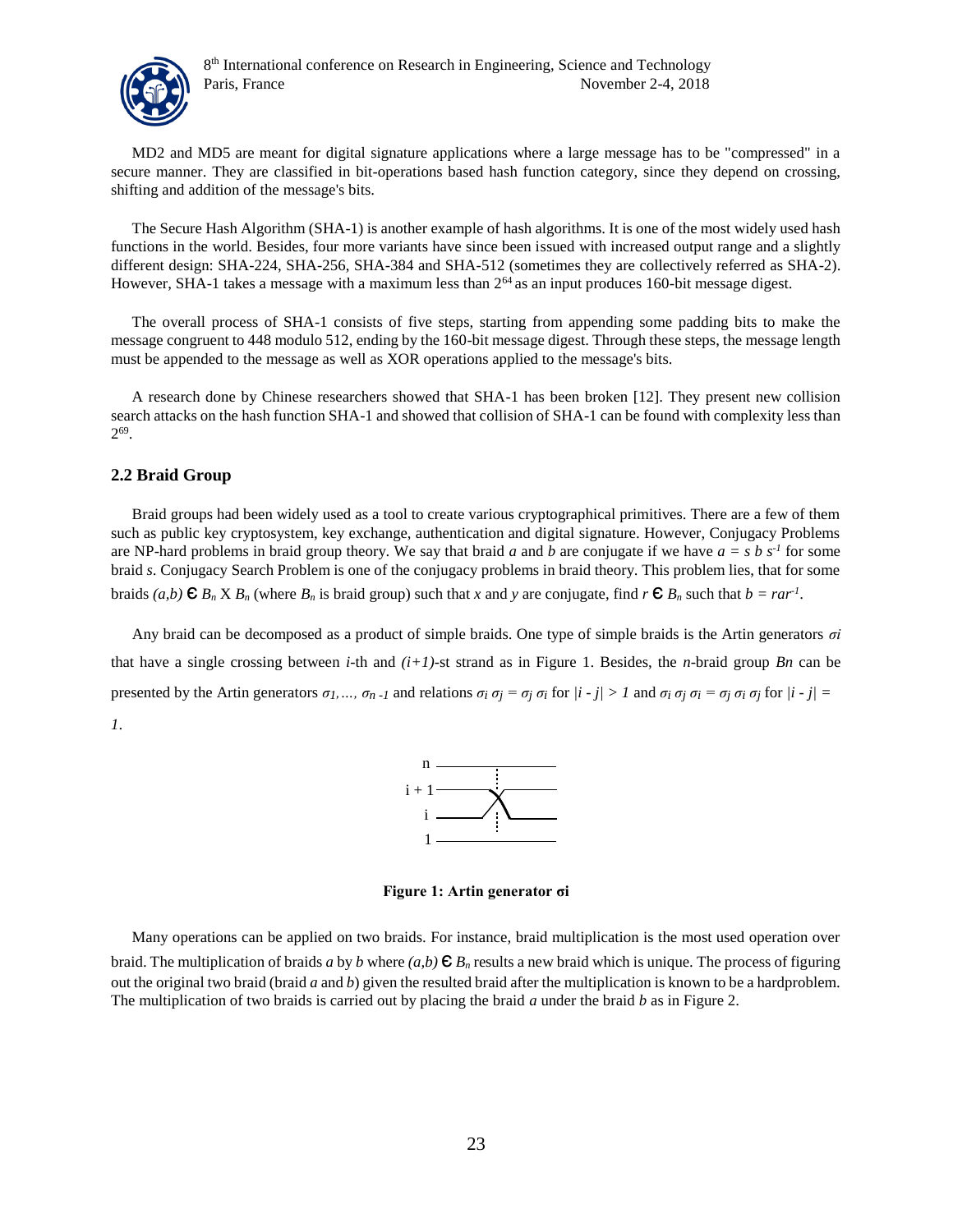



**Figure 2: Braid Multiplication** 

As we mentioned previously, many cryptosystem's primitives have been built on braid group theory, but no hash function based on braid has been implemented yet. However, many researches done in braid group, and most of these researches showed the strength of this theory against attacks.

# **3. The Proposed Hash Function Architecture**

Currently, most of the existing hash functions are focusing on the scrambling and shifting the bits of the input blocks. In intention of randomizing the bits of the input blocks, usually they are using the exclusive OR (XOR) operation and some addition in their implementation. For our works, we proposed a new approach of hash function architecture. In our opinion, hash function is not just scrambling or shifting the bits but should also include the mathematical hard problems. We have found that the braid groups' theory is the best way to do so as it provides mathematically hard problems and also some advantages in computational aspects.

The proposed structure consists of an initial vector called initial braid and blocks of text (represented as braid) to be the input to the hash function. We apply a braid operation (multiplication) on the braid groups to concatenate two different braids which then produce a new unique braid. By repeating the process, we get a random braid that cannot be traced back to get the initial value of the hash function. This condition is able to fulfill the important properties of a secured hash function.

The architecture of the proposed hash function (see Figure 3) will carry the steps as follows:

- Generate a random braid  $B_{IV}$ , to be as an initial vector of the hash function.
- Generate another braid by manipulating the bits from the text blocks.
- Do the multiplication operation on the initial braid and the braid generated before.
- Repeat the iteration until the last text blocks.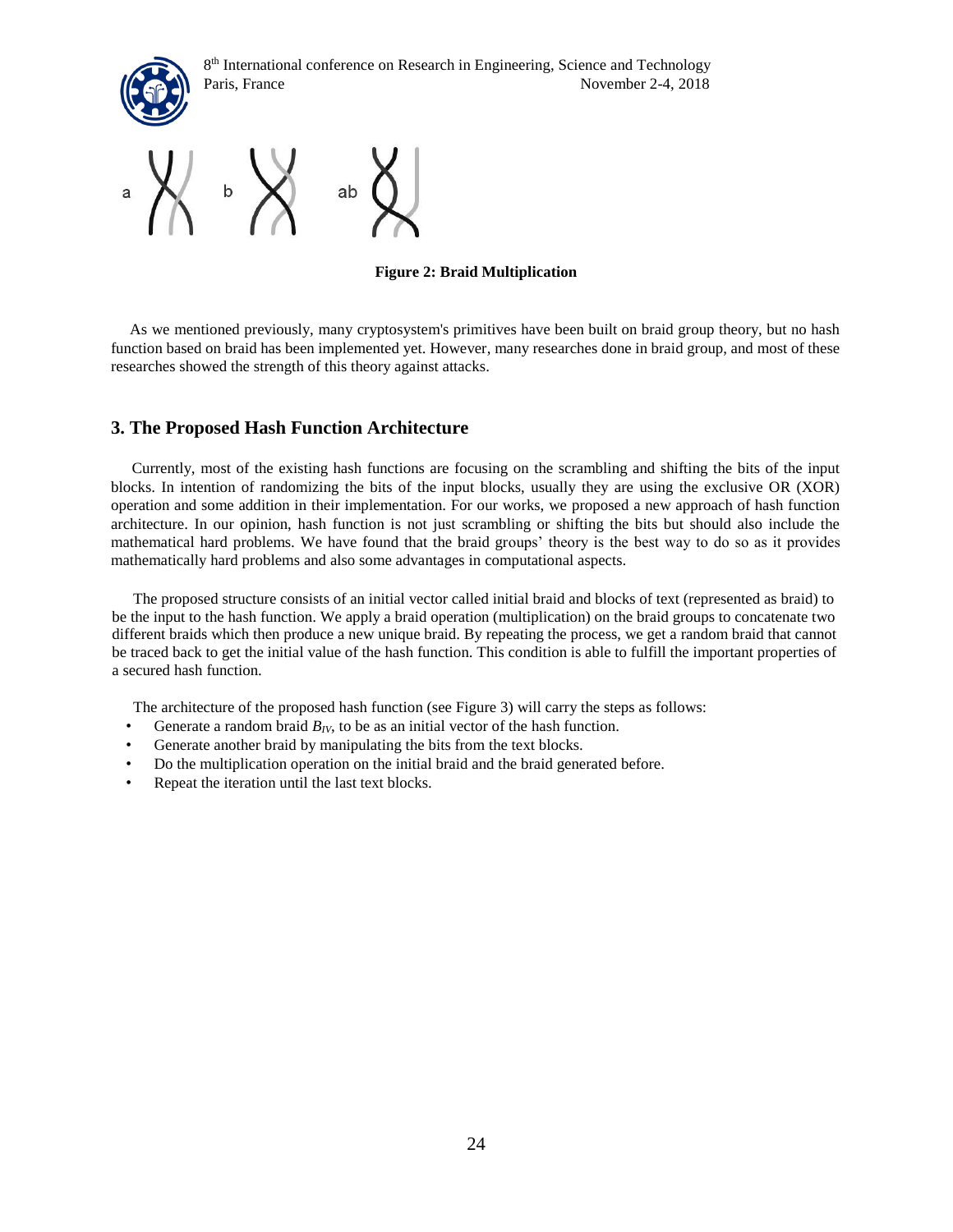



### **Figure 3: Architecture of the proposed hash function**

Our algorithm takes an input message of arbitrary length and produces an output digest message of 160-bit. The input is processed in 192 bit blocks. The combined braid as illustrated in the architecture, which is resulted from braid multiplication will be processed in order to reduce the size of the digest to 160-bit. The overall processing of a message to produce a digest consists of four stages. The stages are:

• Stage 1: Append Padding Bits

The 192 bit block is padded to make sure the length is always in the desired length. The padding process is done by taking the first 8-bit block from the input message (which is less from the desired length) and then cyclic left shift the bits of the block by 2 bits. After appending the padding bits, we will XOR every 8-bit in 192-bit block. The result of this stage is 12 8-bit blocks.

• Stage 2: Convert to Artin Generators, σ

This process is the beginning of mapping the input into a braid representation. As we can see in Figure 4, B[i] represents the braid index or in other words, the location where crossing occurs in braid groups.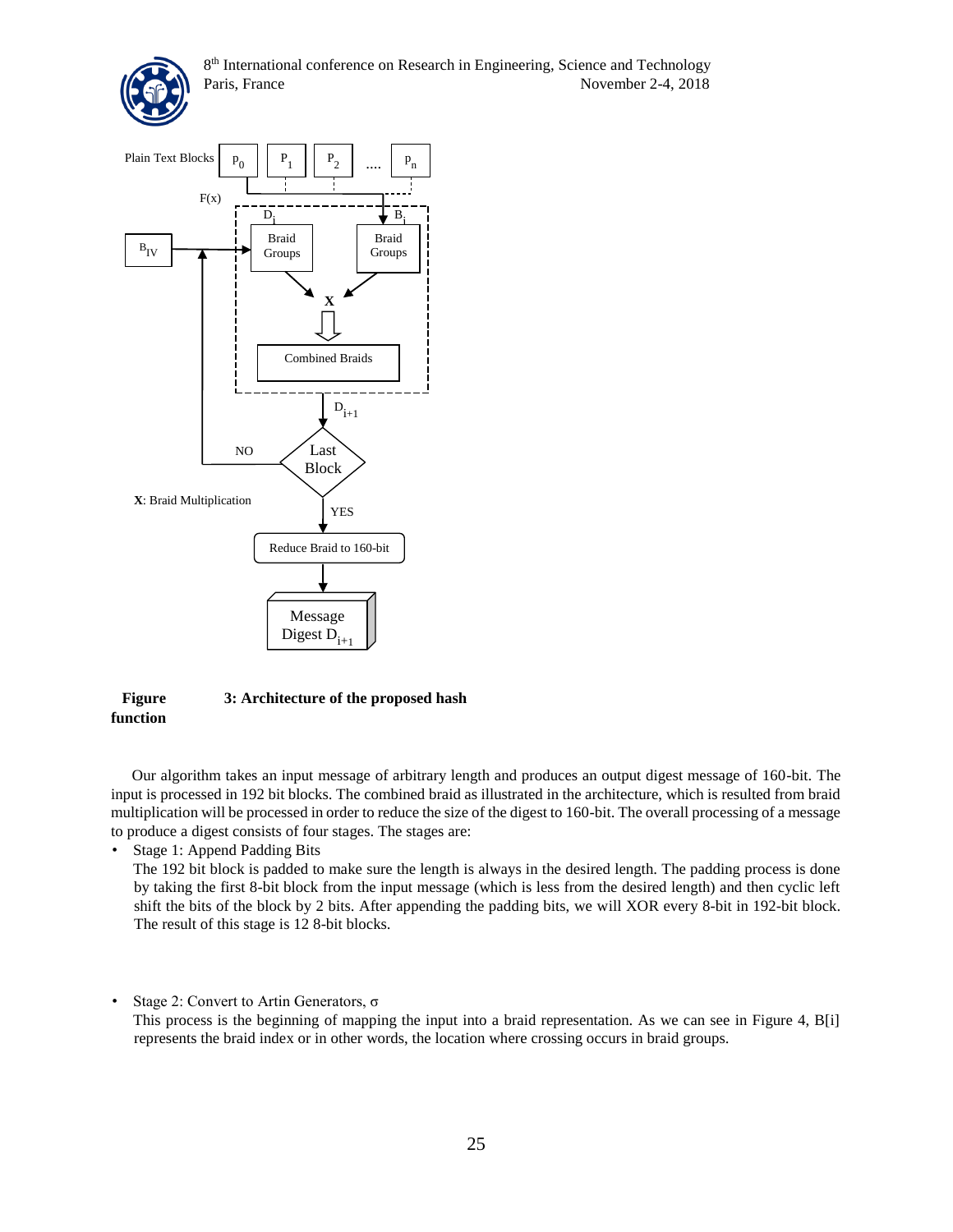

By mapping the input into a braid representation, we need to calculate the value of the crossing. With the number of strands  $n = 128$ , we convert the first 7 bits from binary to positive decimal. The 8th bit indicates the sign of the number which can be negative or positive. The positive sign indicate a positive crossing and the negative sign indicate negative crossing.



 **Figure 4 : Relation between blocks of bits with Artin generators** 

• Stage 3: Braids Multiplication

The inputs of this stage are two braids with 12-byte size (12 crossing). The first braid represents the plain text block after the transformation (transforming the plain text block to Artin representation *Bi* . The second braid will be the initial value of  $B_V$  which is represented as braids  $D_i$  with 24-byte ( $B_V$  will be used for one time only, in the beginning of this stage). However, the initial value of *Di* will be reduced to 12-byte size to be multiplied by *Bi* . The braid reduction occurs by XORing  $D_{2i-1}$  and  $D_{2i}$  for all values of  $1 \le i \le 12$ . Therefore, the resulted braid after reduction is 12-byte braid size which is represented as *D'i* .

The combined braid resulted from multiplying the two braids *D'i* and *Bi* will be in the size ranging from 0-24 crossing since there is a possibility for zero crossing. However, the combined braid then will be multiplied by the next input block after reduction to 12-byte instead of using the same value of *BIV*.

• Stage 4: Message Digest Reduction and Production

This is the final stage where we produce the message digest of the corresponding plain text. However, this stage will be executed when we reach the last input block. The output will be in the size of 192-bit, meanwhile we are looking for 160-bit size. Therefore, we will reduce the output size to 160-bit by keeping the first 160-bit and ignoring the rest bits as portrait in Figure 5.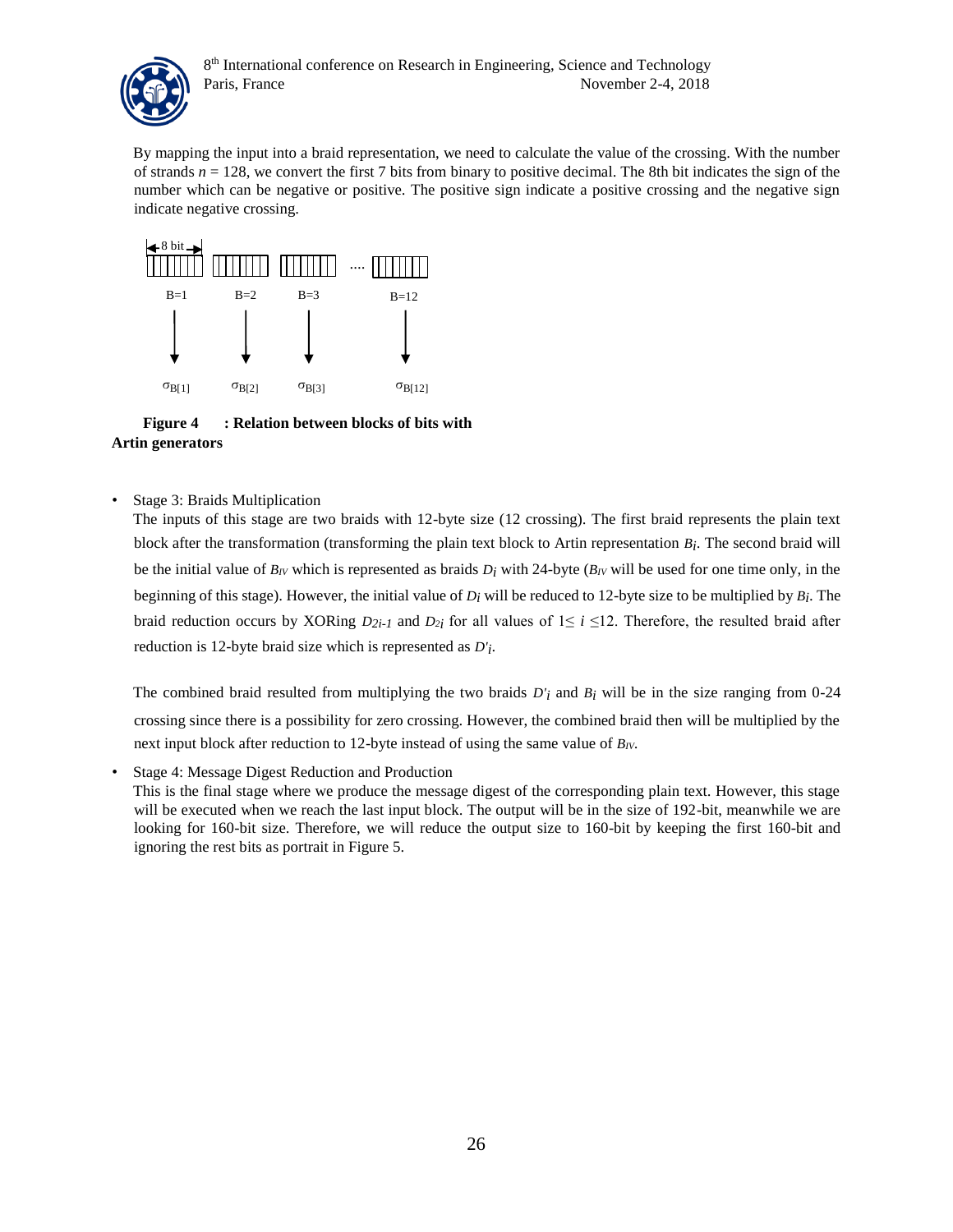



**Figure 5: Message Digest Reduction**

# **4. Discussion**

The two important parameters should be discussed in this part are: the security and the performance of the proposed architecture. In term of security, 8-bit block of plain text will produce an Artin representation of a string in a 128 braid

 $(2<sup>7</sup>=128)$ , which is big enough for security purposes, since the advice size for braid to be used for cryptography purpose is 80 strings braid. Mathematically, braid theory proved to be secure since it is virtually impossible to retrieve one of the multiplied braids after braid multiplication operation.

In term of performance, a block of 192-bit will require one braid multiplication of two 128-strings braids, and 24 XOR operations. This can be considered minimal operations that need to be applied on every 192-bit plain text block.

# **5. Conclusions**

In conclusion, bit-operations based hash functions which depend on shifting or XORing message's bits present less security level than presented by hash functions based on NP-hard problems. However, the proposed hash function is worth to be evaluated, because it is proved that it is secure since it is based on hard to solve mathematical problems. The internal stages of the proposed function depend on mapping the bits into braid representation and multiplying the resulted braids by each others. These stages which form the core of the overall architecture of the proposed hash function can fulfill the important properties of a secure hash function.

# **References**

- [1] P. Hofmann and B. Schneier, Attacks on Cryptographic Hashes in Internet Protocols, facs.org. November 2005. [Online]. Available: http://www.faqs.org/rfcs/rfc4270.html [Accessed March 20, 2018]
- [2] K. Ko, S. Lee, J. Cheon, J. Han, J. Kang and C. Park, *New Public-Key cryptosystem using braid groups*, In advance in Cryptology: Crypto 2000.
- [3] I. Al-Siaq, Public Key Cryptosystems based on Numerical Methods, Global Journal of Pure and Applied Mathematics, Vol.13, No.7 pp (2017) pp 3105-3112.
- [4] *R. Dobai, J. Korenek,* L. Sekanina, Evolutionary design of hash function pairs for network filters, Applied Soft Computing, Volume 56, July 2017, Pages 173-181.
- [5] G. Yu, Y. Zhao, C. Lu, J. Wang, HashGO: hashing gene ontology for protein function prediction, Computational Biology and Chemistry, Volume 71, December 2017, Pages 264-273.